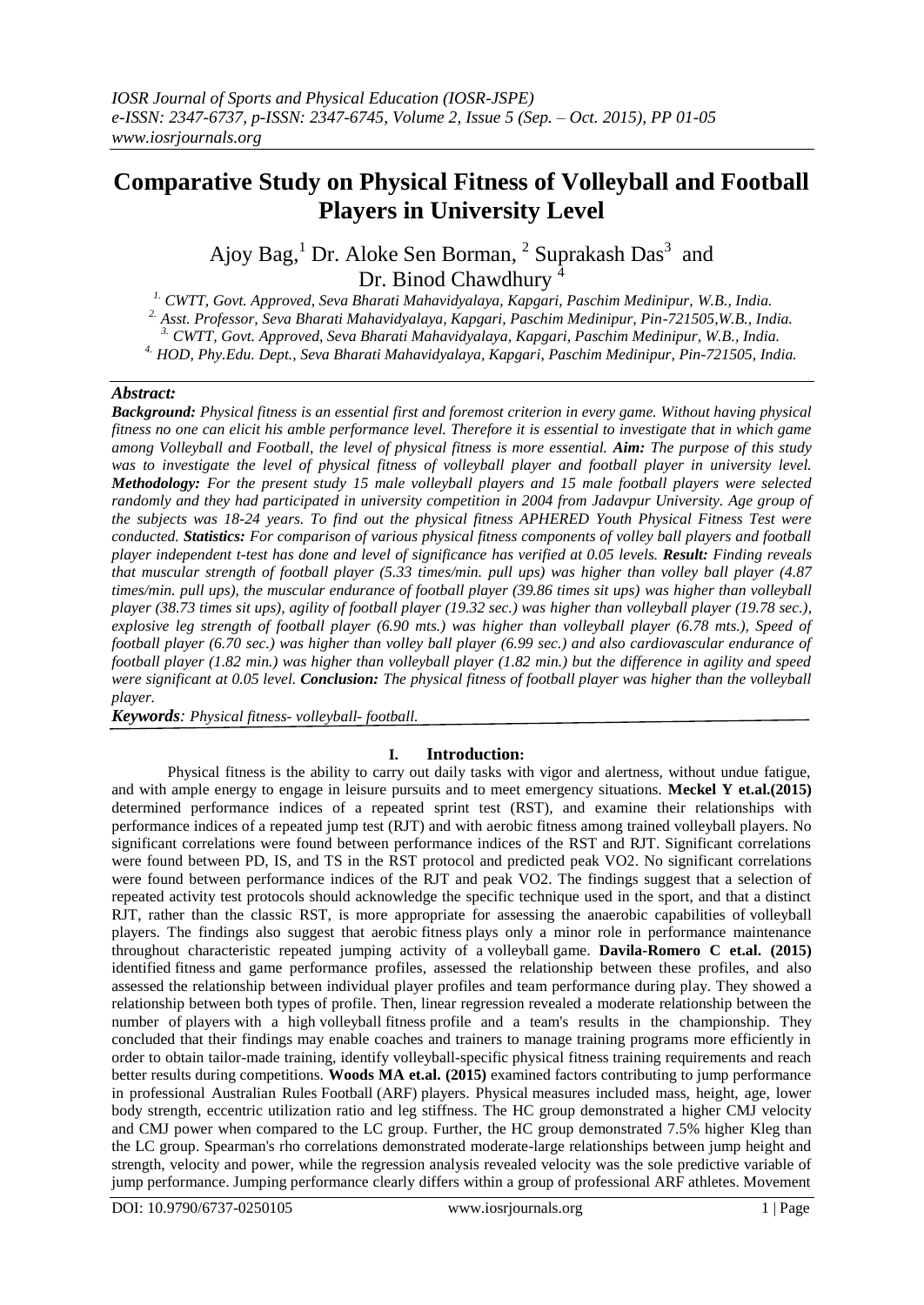velocity appears to be an important factor contributing to jump performance; however, lower body power and Kleg are also important for jump performance. **Battaglia G et.al.(2014)** evaluated the influence of 3 years of sport-specific training background (SSTB) on vertical jumping and throwing performance in young female basketball and volleyball players. They reported that During SJ and CMJ with and without arm swing VP group showed a higher vertical jump performance than BP and C ones. In particular we showed that VP exhibited a higher flight time and jump height than C in SJ, CMJ and CMJ-AS tests. Players showed higher performances than C in SCPT and SBOMBT. However, they found only a significant difference in the comparison between BP and C during SCPT. Moreover, we found significant correlations between SBOBMT performances and CMJ-AS jump heights in C and VP groups compared to BP one. They suggest that 3 years of SSTB might be able to promote significant neuromuscular adaptations in volleyball and basketball athletes' maximal power compared to age-matched control subjects. **Sterkowicz P. K. et.al**.**(2014)** investigated that whether and how age, body height, body mass, body mass index and results from fitness tests are related to sport skill level and gender of the participants of the Olympic volleyball tournament. A significant advantage over the groups B and C was found for attack height and block height. In the group A, the differences between the results obtained for women and men in the ranges of attack and block with respect to the net height were not significant. Mean range of block jump did not match up to attack jump, particularly in women. The application of PNN network showed that age, BMI, relative attack jump and block jump are good predictors of sport results. The percentage of properly classified players in the group of men was lower than in women. Big differences were found at the lower level of sport results: A, B and C. They concluded that selection for national teams should take into consideration the players with long competitive experience with adequate weight/height ratios, who exhibit good training adaptations to jumping exercise. **Dal Pupo J et.al. (2014)** showed excellent test-retest reliability for the maximal jump height, mean vertical jump height and fatigue index. Peak lactate showed moderate reliability. Large correlations were found between the mean height of the first four jumps of CJ30 and the peak power of the Wingate, between the mean vertical jump height of CJ30 and the mean power of the Wingate and between the lactate peak of CJ30 and Wingate. A moderate correlation of fatigue index between CJ30 and the Wingate was found. The continuous jump is a reliable test and measures some of the same anaerobic properties as WAnT. The correlations observed in terms of anaerobic indices between the tests provide evidence that the CJ30 may adequately assess anaerobic performance level. **Carling C and Collins D (2014)** placed more in the context of the physical testing and subsequent benchmark profiling of the youth player within elite academy talent identification and development processes. This point is further strengthened by the current media debate at the time of writing on the development of elite youth football players in England and the Elite Player Performance Plan or EPPP(Elite Player Performance Plan. London: Author) published by the English Premier League as part of a vision for the future development of youth football in the League and throughout the English professional game. The EPPP recommends the implementation of a national database to enable comparison of Academy player performances against national physical testing "benchmark" profiles. In continuing the above debate, this letter questions the real-world utility and potential pitfalls of nationwide athletic benchmark profiling programmes for elite youth football. **Robertson S et.al.(2014)** develop a physiological performance and anthropometric attribute model to predict Australian Football League draft selection. Data was obtained from three Under-18 Australian football competitions between 2010 and 2013. Logistic regression models showed multistage fitness test, height and 20m sprint time as the most important attributes in predicting Draft success. Rule induction analysis showed that players displaying multistage fitness test scores of >14.01 and/or 20m sprint times of <2.99s were most likely to be recruited. High levels of performance in aerobic and/or speed tests increase the likelihood of elite junior Australian football players being recruited to the highest level of the sport. **Nikolaidis PT (2013)** examined the prevalence of overweight/obesity, and the relationship between body mass index (BMI), body fat percentage (BF) and physical fitness in adolescent and adult female volleyball players. They showed BMI cut-off points, 27.5% of adolescent and 12.3% of adult participants were classified as overweight, with the prevalence of overweight being higher in girls than in women. BMI was correlated with BF in both age groups. Normal participants had superior certain physical and physiological characteristics than those who were overweight. For instance, normal girls and women had higher mean power during WAnT than their overweight counterparts. Except for flexibility, BMI and BF were inversely related with physical fitness.The findings confirmed the negative effect of overweight and fatness on selected parameters of physical fitness. The prevalence of overweight in adolescent volleyball players was higher than in general population, which was a novel finding, suggesting that proper exercise interventions should be developed to target the excess of body mass in youth volleyball clubs.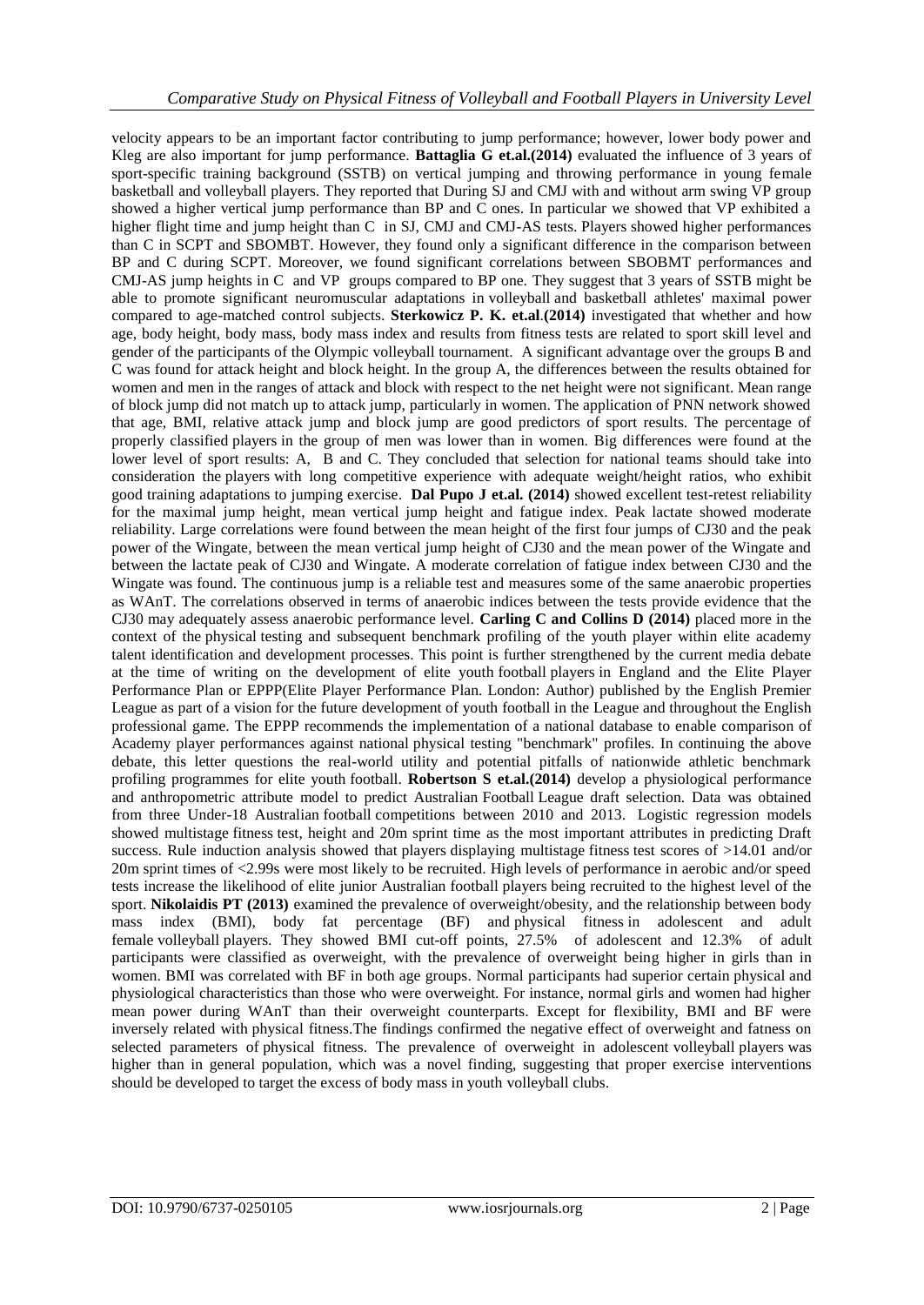## **II. Methods:**

Selection of sample: For the present study 15 male volleyball players and 15 male football players were selected randomly and they had participated in university competition in 2004 from Jadavpur University. Age group of the subjects was 18-24 years. To find out the physical fitness APHERED Youth Physical Fitness Test were conducted.

## **III. Criteria Of Measurement Of Physical Fitness:**

**01. Muscular Strength:** Strength is the ability to overcome resistance or to act against resistance (Hardayal Singh, 1991). Maximal contraction power of the muscles is known as muscular strength. The muscular strength is usually measured with respect to individual group of muscles acting together. Muscular strength is tested with the help of dynamometers and/or tensiometers which measure the amount of force exerted in a single effort by a particular group of muscles. The reliable and valid evaluation of hand strength provide an objective index of general upper body strength. The power grip is the result of forceful flexion of all fingers joint with the maximum voluntary force that the subject is able to exert under normal bio-kinetic conditions. The synergistic action of flexor and extensor muscles and the interplay of muscle group is an important factor in the strength of resulting grip. Many factors influences the strength of the grip, including muscles strength, hand dominance, fatigue, time of day, age, nutritional status, restricted motion and pain. **Test**: Pull Ups for Boys (AAHPER test item) **Purpose**: To measure arm and shoulder strength. **Facilities and equipments**: A metal bar approximately 1.5 inches in diameter is placed at a convenient height. However, for the lower age levels a door way gym bar can be used. All times it may be necessary to improvise by using such equipement as a basketball goal support or a ladder. **Procedure:** The bar is adjusted to such height that the student can hang free of the floor. The student should grasp the bar with his palms facing away from his body (overhand grasp). The student should then raise his body until his chin is over the bar and then lower it again to the starting position with his arms fully extended. **Instructions**: You must lift your knees or assist your pull-up by kicking. You must return to the hang position with the arms fully straight. You will not be permitted to swing or snap your way up. **Scoring**: One point is scored each time the student completes a pull up. Part scores do not count, and only 1 trail is permitted unless it is obvious the student did not have a fair chance on his first trial. **Testing personnel**: Researcher conducting the test and one assistant recorded it. (Nelson and Johnson, 1982).

**02. Muscular Endurance:** The duration for which the muscle groups may perform work maximally is known as muscular endurance. Muscular endurance, depending upon the category of muscular wok, is also divided in two types: endurance of isometric and isotonic muscular contraction. **Test**: bent knee sit ups. **Purpose:** To measure abdominal muscle endurance. **Facilities and equipments:** Mat was used. **Procedure:**  The student lies flat on the back knees bent and feet on the floor with the heels no more than 1 foot from the buttocks. The knee angle should be no less than 90 degrees. The fingers are interlocked and placed behind the neck with the elbows touching the floor. The feet are held securely by a partner. The students then curls up to a sitting position and touch the elbows to the knees. This exercise is repeated as many times as possible in the time requirement. **Instructions:** 1. Subject's fingers must remain interlocked and in contact with the back of the subject's neck at all times. 2. Subject's curl up from the starting position, but they may not push off the floor with elbow. 3. When they return to the starting position their elbows must be flat on the floor or mat. **Scoring:**  One point is scored for each correct sit-up. The score is the maximum number of sit-ups completed. The score is the maximum number of sit ups completed in one time continuously. Three trails were given. Best of three trails was final score in number. **Testing personnel**: Researcher was conducting the test and an assistant recorded it. (Nelson and Johnson, 1982; Barrow and McGee 1979).

**03. Cardiovascular Endurance:** Cardiovascular endurance may be defined as the ability of heart and lungs to take in and to transport adequate amount of O2 to the working muscles for activities that involved large muscle masses to be performed over long periods of time. Cardiovascular endurance has many synonyms like cardio-respiratory endurance, circulatory respiratory endurance, cardiopulmonary endurance etc. (Kansal, 1996) The direct testing of cardio-vascular endurance is made by measuring one's aerobic power or maximum oxygen uptake while indirectly it is measured with the help of long duration activities like middle/long distance running, cycling, swimming etc. **Test**: 600 yards run and walk test. **Purpose:** To measure cardiovascular endurance. **Facilities and equipment:** A football field, four stamp and stopwatch. **Procedure:** Students run in group of six persons. Students may inter space running with periods of walking and should be encouraged to pace themselves. **Instructions:** Run 3 times around the square which had 50 yard arm starting and finishing line is at same point. **Scoring:** The score is the elapsed time in minutes and seconds. **Testing Personnel:** One starter gave start, six trained testers operate the stopwatch and call out the times and one assistant was recorded all the scores. (Barrow and McGee 1979)

**04. Speed:** One's ability to perform successive movement of the same pattern at a fast rate is speed. Speed may also be defined as rapidity with which a movement or successive movements of the same kind may be performed by an individual. Speed of muscle contraction is an inherited quality but it can be greatly improved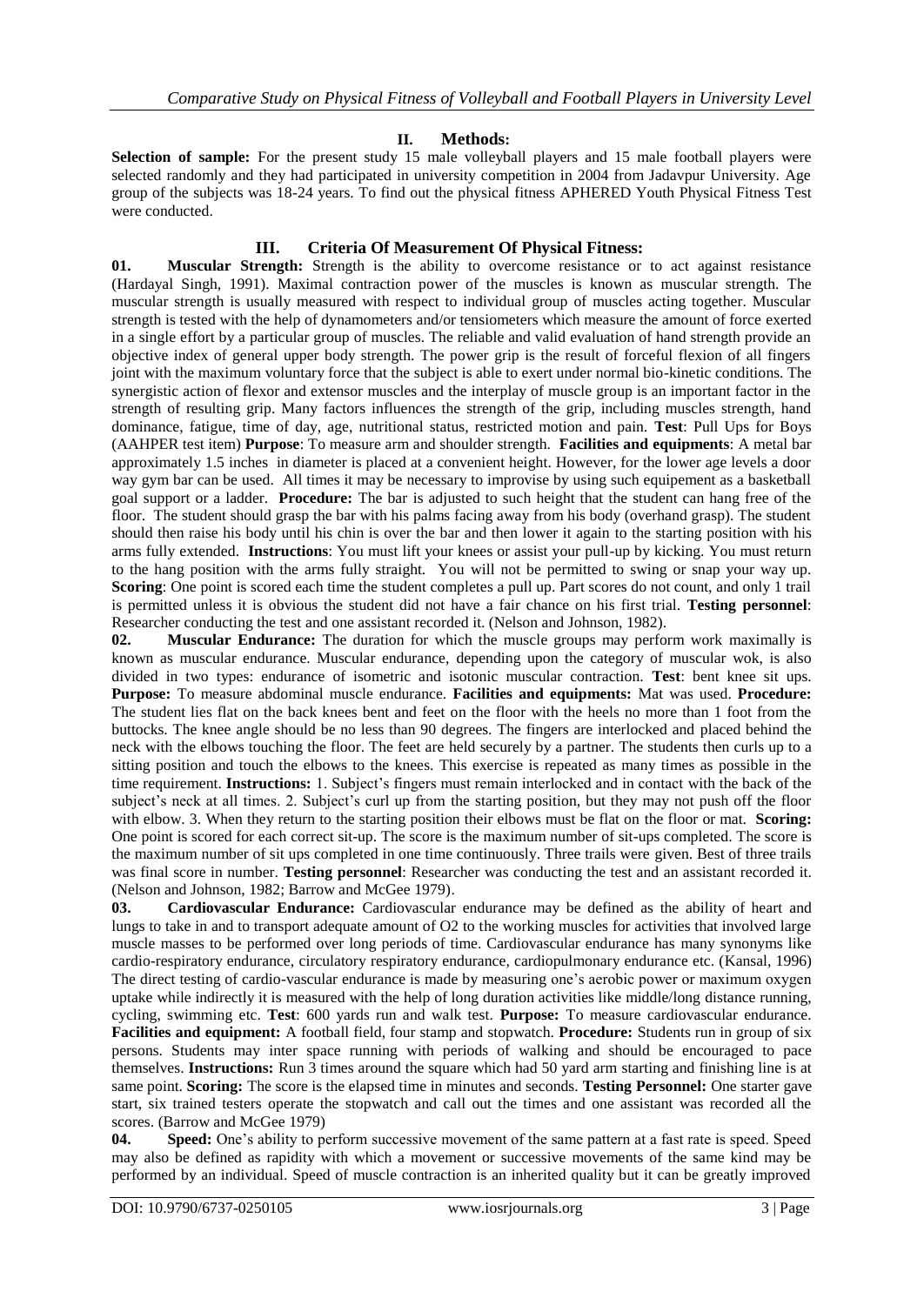through training by proper techniques and practicing speedy movement and their proper coordination. Speed is measured by dividing distance by time in short runs. **Test:** Speed for 50 -Yard Dash (AAHPER youth fitness test Item). **Purpose:** To measure speed. **Facilities and Equipment:** A football field with same starting line, and finishing line of a 50 yards course and two stopwatches. **Procedures:** i) After a short warm up period the student take a position behind the starting line. For best result 2 students run at the same time in a competitive mood. ii) The starter uses the command, "Are you ready?" and "Go!" The latter is accompanied by a downward sweep of the arm as a signal to the timer. iii) The students run across the finish line. iv) 1 trail is permitted. **Instructions:** 1. Student may take any position behind the starting line as they wish. 2. On the command, "Go!" the student can run as fast as he can to cross the finish line. 3. Do not slow up until across the finish line. Then student may slow down gradually. **Scoring:** The score was the elapsed time as indicated in stopwatch between the starting signal and the student crosses the finish line. **Testing personnel**: One starter and 2 timers are needed to administer this test. One assistant scorer did record the times. (Barrow and McGee,1979)

**05. Agility:** The speed with which an individual may change his body positions or fastness in changing directions while moving is known as agility. It may be defined as one's controlled ability to change body position and direction rapidly and accurately. **Test:** Shuttle Run. (**AAHPER youth fitness test**) **Purpose:** To measure the agility. **Facilities and Equipments:** Two lines 30 feet apart and parallel to each other are placed on the field. Since the student must overrun both of these lines, it is necessary to have several feet more of space at either end. Four blocks of wood, 2 by 2 by 4 inches and stopwatch. **Procedure:** i) The student stands at starting and the lines with the 2 blocks placed at the opposite line. ii) On the signal to start, the student runs to the block, takes one, and returns to the starting line, and places the blocks behind that line. iii) He then returns to the second block, which is carried across the starting line on the way back. iv) Two students run at the same time two trails are permitted. **Instructions**: i) On the signal to "Go!" run as fast as the student can to the opposite line and pick up a block. ii) Student should return the block over the second line where student place it on the floor. iii) Do not throw it. iii) Return for the second block, and this time student may run across the starting line as fast as student can without placing the blocks on the ground. **Scoring:** The score is the elapsed time recorded in seconds, for the better of two trails. **Testing personnel:** One starter starts this. Two trained tester taken time and one assistant record the score. (Barrow and McGee 1979)

**06. Power:** Ability to release maximum muscular force in an explosive manner in the shortest duration is known as muscular power, for example, standing broad jump or vertical jump performance. **Test**: Standing Long Jump. **Purpose:** To measure power. **Facilities and Equipment:** A measuring tape and a mat. Space on the floor or an outdoor jumping pit. **Procedure:** The student stands behind a take off line with his feet several inches apart. Before jumping the student dips at the knees and swings the arms backward. He then jumps forward by simultaneously extending the knees and swinging the arms forward. Three trails are permitted.

Measurement is form the closest heel mark to the takeoff line. Indoor administration is best accomplished by placing a tape measure on the floor at right angles to the takeoff line and permitting the student to jump along the line. Measurement can then be made by sighting across the tape to the point of the jump. **Instructions:** Must take off from both feet simultaneously, jump as far forward as possible, and land on both feet. Try not to fall backward after the landing. You can jump further by crouching before the jump and swinging your arms. **Scoring:** The score is the distance between the take off line and the nearest point where any part of the students body touches the floor. It is measured in feet and inches to the nearest inch. Only the best trail is recorded. **Testing personnel**: Two testers needed to administer this test and one scorer did record the distance. (Barrow and McGee 1979)

# **IV. Statistical Analysis:**

To find out the relationship of Kabaddi performance to selected coordinative abilities namely orientation ability, differentiation ability, reaction ability, balance ability and rhythmic ability. Product moment correlation was computed. For testing the hypothesis the level of significance was set at 0.05.

# **V. Results**:

Findings regarding selected physical fitness components is presented in the following table.

| ---------                |          |         |             |                |             |                    |
|--------------------------|----------|---------|-------------|----------------|-------------|--------------------|
|                          | Pull ups | Sit ups | Shuttle run | Standing broad | 50 Yard run | $600$ vard run $&$ |
|                          |          |         |             | Jump           |             | walk               |
| <b>Volleyball Player</b> | 5.33     | 39.86   | 19.32       | 6.90           | 6.7         | l.82               |
| <b>Football Player</b>   | 4.87     | 38.73   | 19.78       | 6.78           | 6.99        | 1.85               |

**TABLE -1: Mean of components of physical fitness of Volleyball and football players**